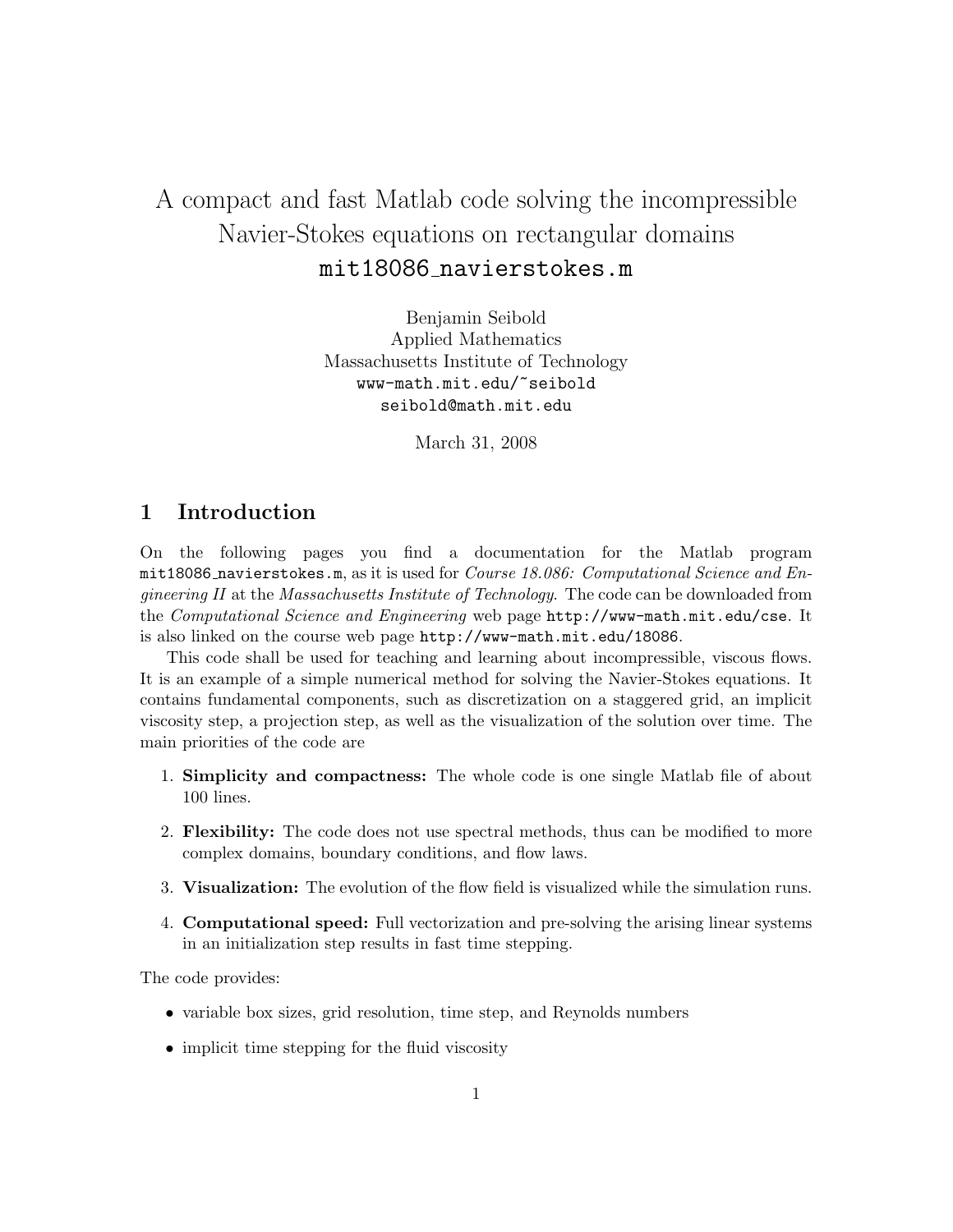- visualization of pressure field, velocity field and streamlines
- automatic transition from central to donor-cell discretization for the nonlinear advection part
- fast computation of the time-dependent solution for small to moderate mesh sizes

The code does not provide:

- 3d
- unstructured meshes or complex geometries
- time-dependent geometries
- adaptivity, such as local mesh refinement, time step control, etc.
- non-constant viscosity or density
- higher order time stepping
- turbulence models
- time and memory efficiency for large computations

The code qualifies as a basis for modifications and extensions. The following extensions have already been applied to the code by MIT students and other users:

- external forces
- inflow and outflow boundaries
- addition of a drag region
- geometry change to a backwards facing step
- time dependent geometries
- coupling with an advection-diffusion equation

# 2 Incompressible Navier-Stokes Equations

We consider the incompressible Navier-Stokes equations in two space dimensions

$$
u_t + p_x = -(u^2)_x - (uv)_y + \frac{1}{Re}(u_{xx} + u_{yy})
$$
\n(1)

$$
v_t + p_y = -(uv)_x - (v^2)_y + \frac{1}{Re}(v_{xx} + v_{yy})
$$
\n(2)

$$
u_x + v_y = 0 \tag{3}
$$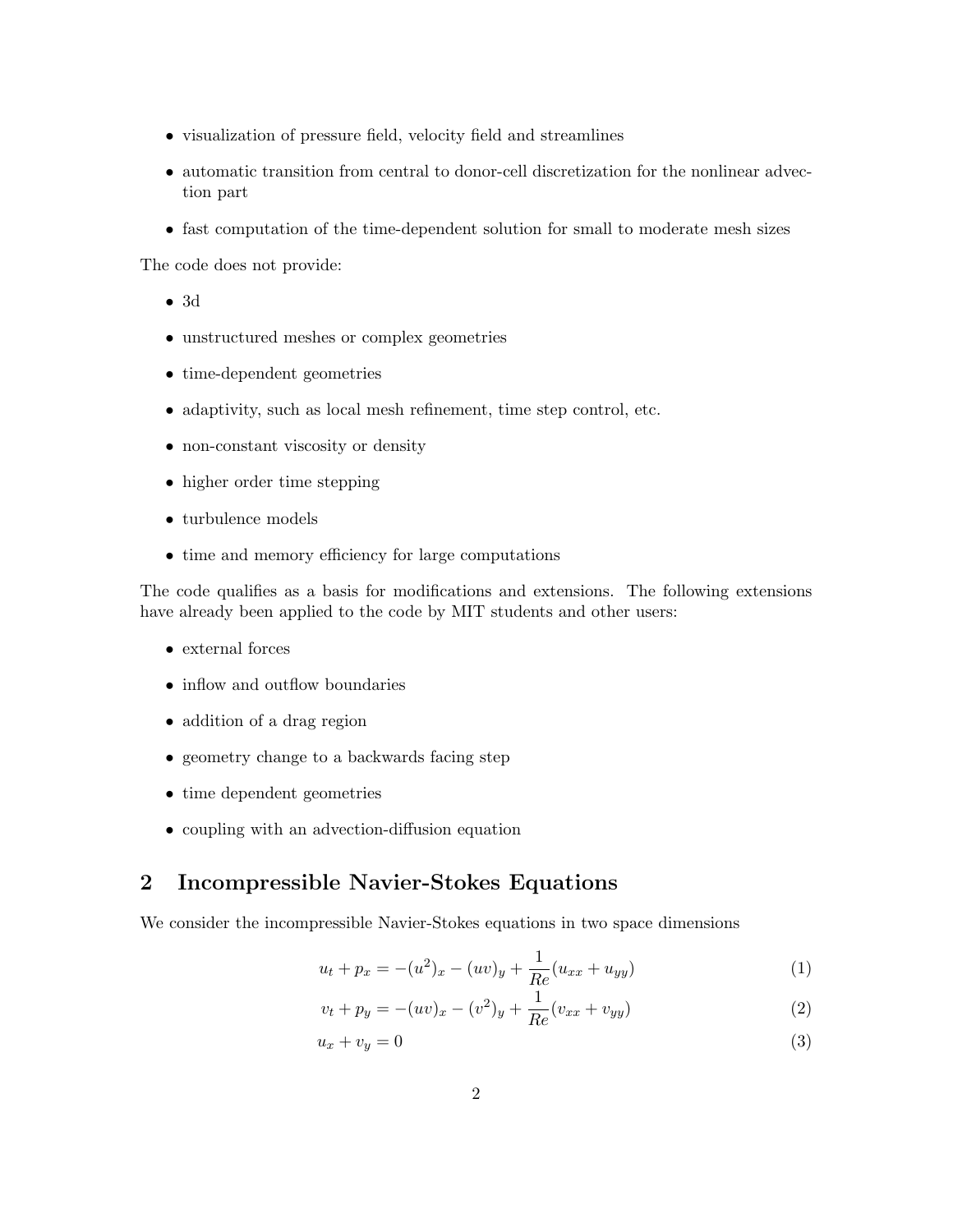on a rectangular domain  $\Omega = [0, l_x] \times [0, l_y]$ . The four domain boundaries are denoted *North*, South, West, and East. The domain is fixed in time, and we consider no-slip boundary conditions on each wall, i.e.

$$
u(x, l_y) = u_N(x) \qquad \qquad v(x, l_y) = 0 \tag{4}
$$

$$
u(x,0) = u_S(x) \t\t v(x,0) = 0 \t\t(5)
$$

$$
u(0, y) = 0 \qquad \qquad v(0, y) = v_W(y) \tag{6}
$$

$$
u(l_x, y) = 0 \qquad \qquad v(l_x, y) = v_E(y) \tag{7}
$$

A derivation of the Navier-Stokes equations can be found in [2]. The momentum equations (1) and (2) describe the time evolution of the velocity field  $(u, v)$  under inertial and viscous forces. The pressure  $p$  is a Lagrange multiplier to satisfy the incompressibility condition (3). Note that the momentum equations are already put into a numerics-friendly form. The nonlinear terms on the right hand side equal

$$
(u2)x + (uv)y = uux + vuy
$$
\n(8)

$$
(uv)_x + (v^2)_y = uv_x + vv_y \tag{9}
$$

which follows by the chain rule and equation (3). The above right hand side is often written in vector form as  $(\mathbf{u} \cdot \nabla) \mathbf{u}$ . We choose to numerically discretize the form on the left hand side, because it is closer to a conservation form.

The incompressibility condition is not a time evolution equation, but an algebraic condition. We incorporate this condition by using a projection approach [1]: Evolve the momentum equations neglecting the pressure, then project onto the subspace of divergence-free velocity fields.

# 3 Visualization

Every fixed number of time steps the current pressure and velocity field are visualized. The pressure field is shown as a color plot with some contour lines. On top of this, the normalized velocity field is shown as a quiver plot, i.e. little arrows indicate the direction of the flow. Since in a lid driven cavity the flow rate varies significantly over different areas, outputting the normalized velocity field is a common procedure. Additionally, stream lines are shown. Those are paths particles would take in the flow if the velocity field was frozen at the current instant in time. Since the velocity field is divergence-free, the streamlines are closed. The stream lines are contour lines of the stream function  $q$ . It is a function whose orthogonal gradient is the velocity field

$$
(\nabla q)^{\perp} = \mathbf{u} \iff -q_y = u \text{ and } q_x = v \tag{10}
$$

Applying the 2d-curl to this equation yields

$$
-\Delta q = \nabla \times (\nabla q)^{\perp} = \nabla \times \mathbf{u} \iff -\Delta q = -q_{yy} - q_{xx} = u_y - v_x \tag{11}
$$

The stream function exists since the compatibility condition  $\nabla \cdot \mathbf{u} = u_x + v_y = 0$  is satisfied.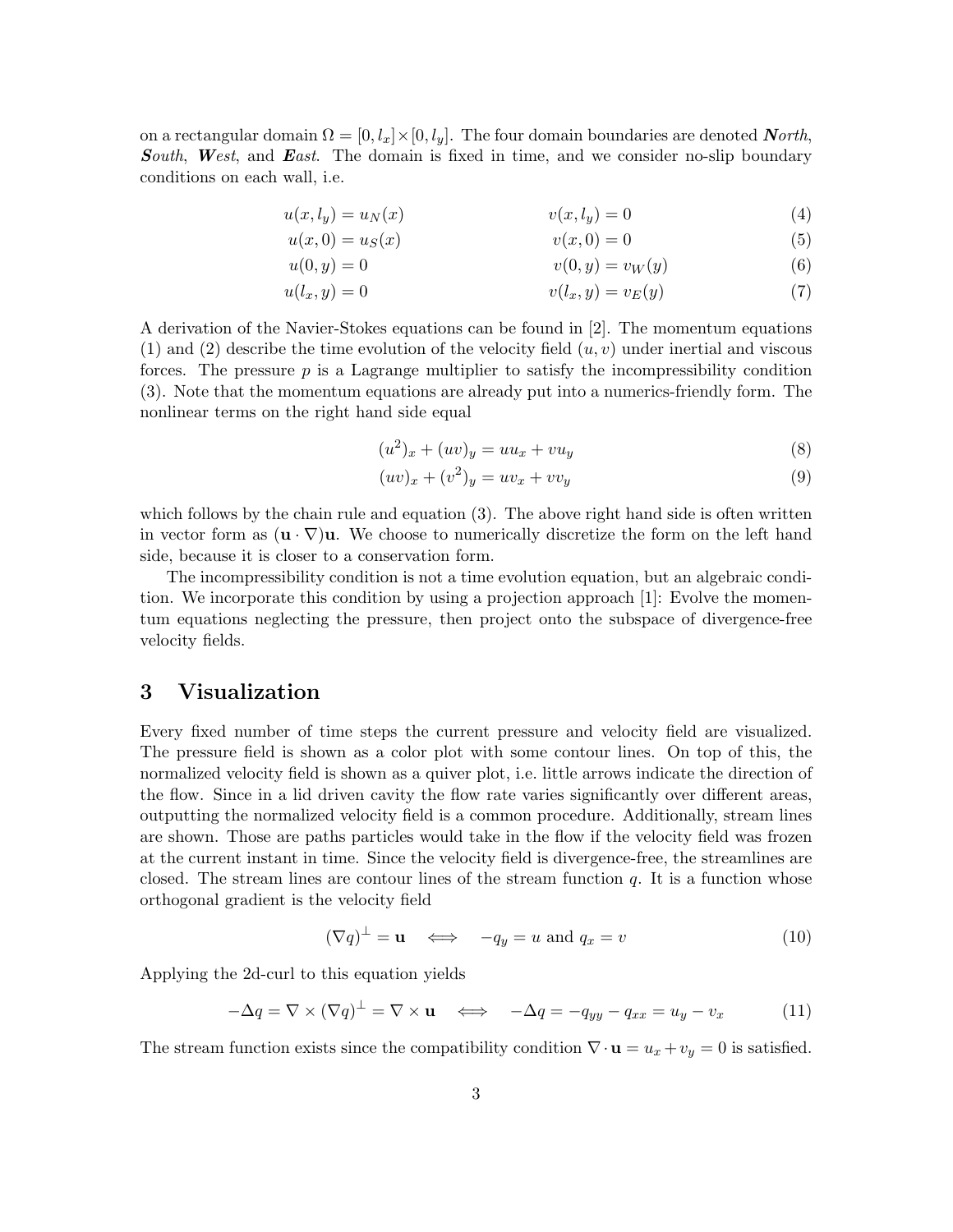# 4 Numerical Solution Approach

The general approach of the code is described in Section 6.7 in the book Computational Science and Engineering [4].

While u, v, p and q are the solutions to the Navier-Stokes equations, we denote the numerical approximations by capital letters. Assume we have the velocity field  $U^n$  and  $V^n$ at the  $n^{th}$  time step (time t), and condition (3) is satisfied. We find the solution at the  $(n+1)^{st}$  time step (time  $t + \Delta t$ ) by the following three step approach:

#### 1. Treat nonlinear terms

The nonlinear terms are treated explicitly. This circumvents the solution of a nonlinear system, but introduces a CFL condition which limits the time step by a constant times the spacial resolution.

$$
\frac{U^* - U^n}{\Delta t} = -((U^n)^2)_x - (U^n V^n)_y \tag{12}
$$

$$
\frac{V^* - V^n}{\Delta t} = -(U^n V^n)_x - ((V^n)^2)_y \tag{13}
$$

In Section 5 we will detail how to discretize the nonlinear terms.

#### 2. Implicit viscosity

The viscosity terms are treated implicitly. If they were treated explicitly, we would have a time step restriction proportional to the spacial discretization squared. We have no such limitation for the implicit treatment. The price to pay is two linear systems to be solved in each time step.

$$
\frac{U^{**} - U^*}{\Delta t} = \frac{1}{Re} (U_{xx}^{**} + U_{yy}^{**})
$$
\n(14)

$$
\frac{V^{**} - V^*}{\Delta t} = \frac{1}{Re}(V_{xx}^{**} + V_{yy}^{**})
$$
\n(15)

### 3. Pressure correction

We correct the intermediate velocity field  $(U^{**}, V^{**})$  by the gradient of a pressure  $P^{n+1}$  to enforce incompressibility.

$$
\frac{U^{n+1} - U^{**}}{\Delta t} = -(P^{n+1})_x\tag{16}
$$

$$
\frac{V^{n+1} - V^{**}}{\Delta t} = -(P^{n+1})_y \tag{17}
$$

The pressure is denoted  $P^{n+1}$ , since it is only given implicitly. It is obtained by solving a linear system. In vector notation the correction equations read as

$$
\frac{1}{\Delta t}\mathbf{U}^{n+1} - \frac{1}{\Delta t}\mathbf{U}^n = -\nabla P^{n+1}
$$
\n(18)

Applying the divergence to both sides yields the linear system

$$
-\Delta P^{n+1} = -\frac{1}{\Delta t} \nabla \cdot \mathbf{U}^n \tag{19}
$$

Hence, the pressure correction step is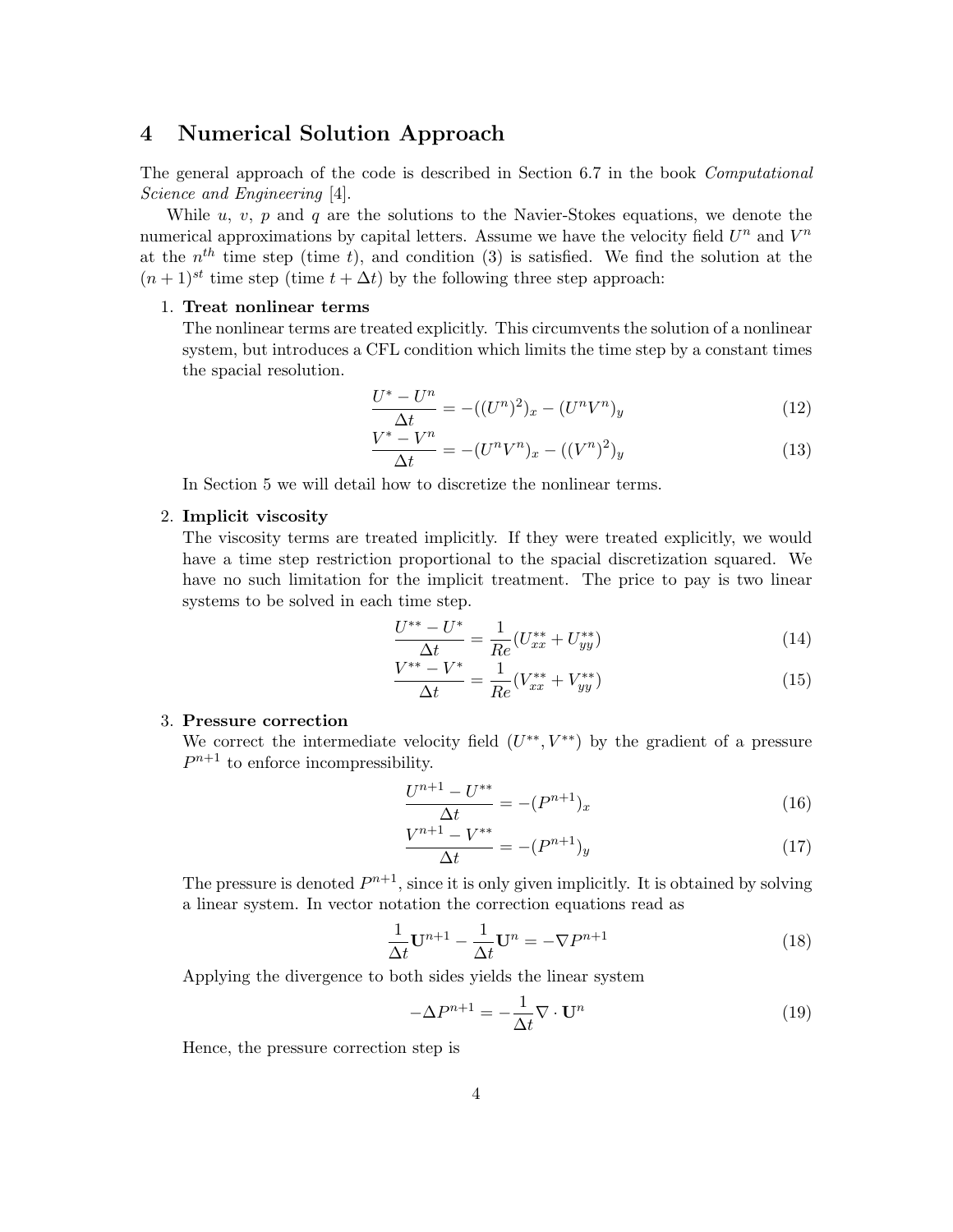- (a) Compute  $F^n = \nabla \cdot \mathbf{U}^n$
- (b) Solve Poisson equation  $-\Delta P^{n+1} = -\frac{1}{\Delta}$  $\frac{1}{\Delta t}F^n$
- (c) Compute  $\mathbf{G}^{n+1} = \nabla P^{n+1}$
- (d) Update velocity field  $\mathbf{U}^{n+1} = \mathbf{U}^n \Delta t \mathbf{G}^{n+1}$

The question, which boundary conditions are appropriate for the Poisson equation for the pressure  $P$ , is complicated. A standard approach is to prescribe homogeneous Neumann boundary conditions for P wherever no-slip boundary conditions are prescribed for the velocity field. For the lid driven cavity problem this means that homogeneous Neumann boundary conditions are prescribed everywhere. This implies in particular that the pressure  $P$  is only defined up to a constant, which is fine, since only the gradient of P enters the momentum equation.

In addition to the solution steps, we have the visualization step, in which the stream function  $Q<sup>n</sup>$  is computed. Similarly to the pressure is is obtained by the following steps

- 1. Compute  $F^n = (V^n)_x (U^n)_y$
- 2. Solve Poisson equation  $-\Delta Q^n = -F^n$

We prescribe homogeneous Dirichlet boundary conditions.

# 5 Spacial Discretization

The spacial discretization is performed on a staggered grid with the pressure  $P$  in the cell midpoints, the velocities  $U$  placed on the vertical cell interfaces, and the velocities  $V$  placed on the horizontal cell interfaces. The stream function Q is defined on the cell corners.

Consider to have  $n_x \times n_y$  cells. Figure 1 shows a staggered grid with  $n_x = 5$  and  $n_y = 3$ . When speaking of the fields  $P, U$  and  $V$  (and  $Q$ ), care has to be taken about interior and boundary points. Any point truly inside the domain is an interior point, while points on or outside boundaries are boundary points. Dark markers in Figure 1 stand for interior points, while light markers represent boundary points. The fields have the following sizes:

|                        | field quantity   interior resolution | resolution with boundary points |
|------------------------|--------------------------------------|---------------------------------|
| pressure $P$           | $n_x \times n_y$                     | $(n_x + 2) \times (n_y + 2)$    |
| velocity component $U$ | $(n_x-1)\times n_y$                  | $(n_x + 1) \times (n_y + 2)$    |
| velocity component $V$ | $n_x \times (n_y - 1)$               | $(n_x + 2) \times (n_y + 1)$    |
| stream function $Q$    | $(n_x - 1) \times (n_y - 1)$         | $(n_x + 1) \times (n_y + 1)$    |

The values at boundary points are no unknown variables. For Dirichlet boundary conditions they are prescribed, and for Neumann boundry conditions they can be expressed in term of interior points. However, boundary points of  $U$  and  $V$  are used for the finite difference approximation of the nonlinear advection terms. Note that the boundary points in the four corner are never used.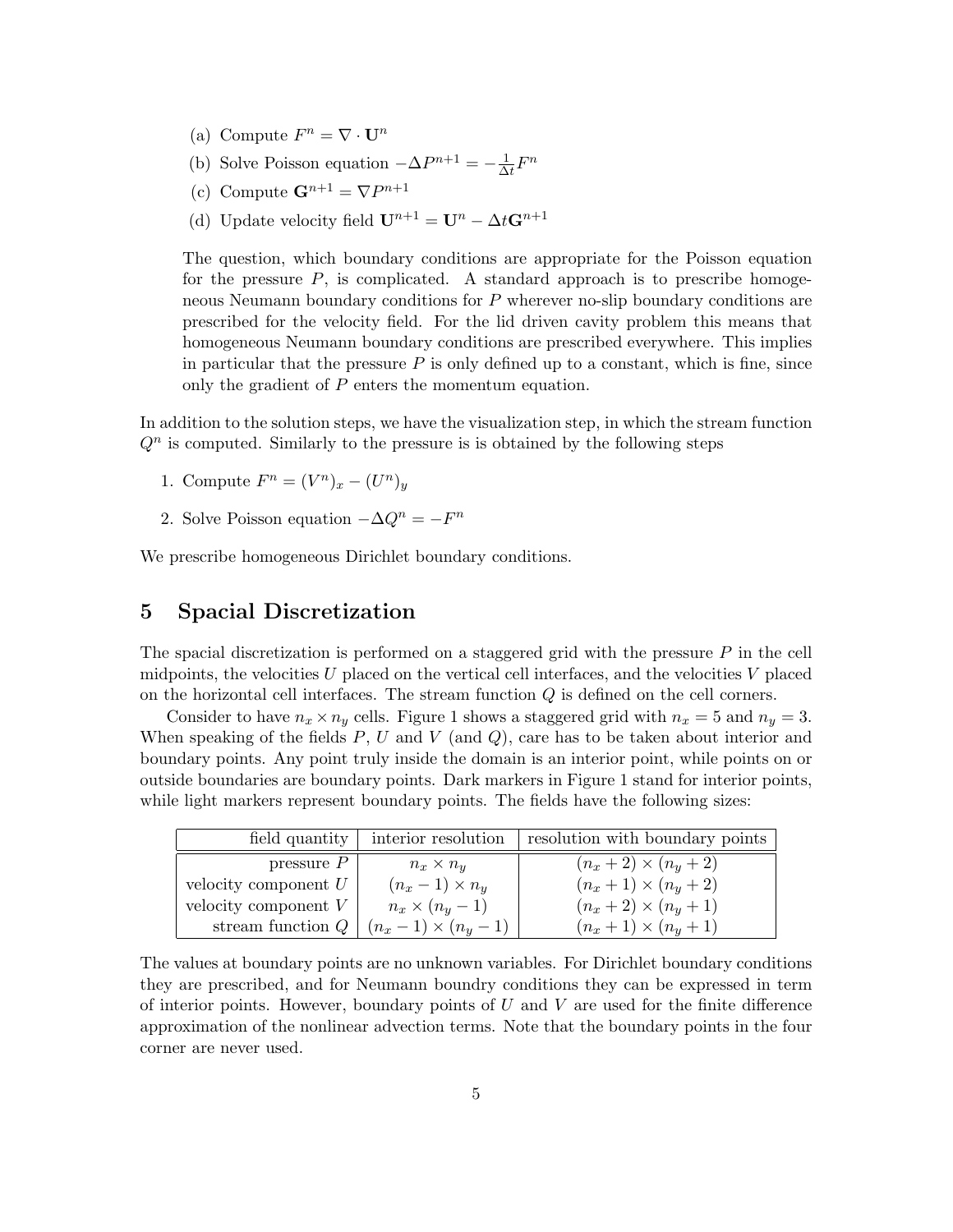

Figure 1: Staggered grid with boundary cells

### 5.1 Approximating derivatives

### • Second derivatives

Finite differences can approximate second derivatives in a grid point by a centered stencil. At an interior point  $U_{i,j}$  we approximate the Laplace operator by

$$
\Delta U_{i,j} = (U_{xx})_{i,j} + (U_{yy})_{i,j} \approx \frac{U_{i-1,j} - 2U_{i,j} + U_{i+1,j}}{h_x^2} + \frac{U_{i,j-1} - 2U_{i,j} + U_{i,j+1}}{h_y^2}
$$
(20)

Here one or two of the neighboring points might be boundary points. The same formula holds for the component  $V$ , and for the Laplacian of the pressure  $P$  and the stream function  $Q$ . If the unknown quantity is stored in a large column vector, then the above approximation can be represented as a large sparse block matrix being applied from the left. Thus, solving the Poisson equations for  $P$  and  $Q$ , as well as solving implicitly for the viscosity terms in  $U$  and  $V$ , yields sparse linear systems to be solved, as detailed in Section 7.

### • First derivatives

A first derivative in a grid point can be approximated by a centered stencil.

$$
(U_x)_{i,j} \approx \frac{U_{i+1,j} - U_{i-1,j}}{2h_x} \tag{21}
$$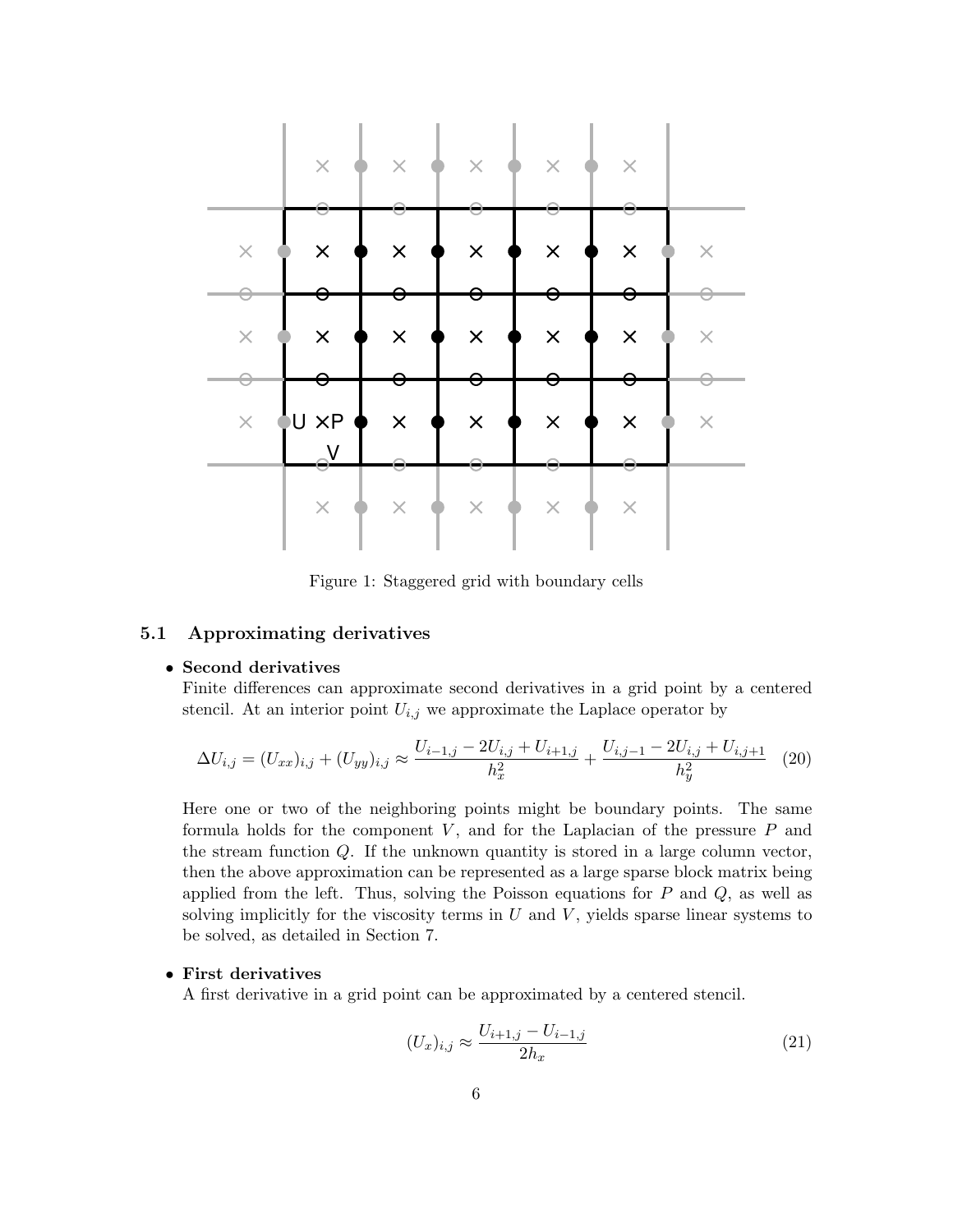This, however, can yield instabilities, as shown in many textbooks on numerical analysis. Here the staggered grid comes into play. Assume, we are not interested in the value of  $U_x$  in the position of  $U_{i,j}$ , but instead we want the value in the middle between the points  $U_{i+1,j}$  and  $U_{i,j}$ . Then the approximation

$$
(U_x)_{i+\frac{1}{2},j} \approx \frac{U_{i+1,j} - U_{i,j}}{h_x} \tag{22}
$$

is a stable centered approximation to  $U_x$  in the middle between the two points. In the staggered grid this position happens to be the position of  $P_{i,j}$ .

#### – Pressure correction

In the pressure correction, the approximation of first derivatives on a staggered grid works out perfectly:

- 1. The divergence of the velocity field  $F = \nabla \cdot \mathbf{U}$  computes  $U_x$  and  $V_y$ . Both values then live in the cell centers, i.e. they can be added directly.
- 2. For the pressure Poisson equation  $-\Delta P = -\frac{1}{\Delta}$  $\frac{1}{\Delta t}F$ , both sides are defined in the cell centers, and  $-\Delta P$  can be approximated as described above.
- 3. The gradient of the pressure  $G = \nabla P$  requires the computation of  $P_x$  and  $P_y$ . Again, a look at Figure 1 indicates that the former then live at the position of  $U$ , while the latter live at the positions of  $V$ . Exactly where both are needed to update the velocity field.

#### – Stream function

Similarly, the staggered grid works fine for the stream function. Both  $V_x$  and  $U_y$ live on the cell corners, so the Poisson right hand side  $F = V_x - U_y$  and thus the stream function Q lives at the cell corners.

### – Nonlinear terms (central differencing)

The nonlinear terms are the only place where the discretization on the staggered grid does not work directly. For instance, the product  $UV$  is not directly defined, since  $U$  and  $V$  live in different positions. The solution is to take the arguments backwards: For updating U, we need  $(U^2)_x$  and  $(UV)_y$ . If the flow in each time step is comparably slow, we wish to use the same centered staggered derivatives as before. This requires  $U^2$  to be defined in the cell centers, and  $UV$  to the defined in the cell corners. We obtain these quantities by interpolating two neighboring values.

$$
(U^2)_{i+\frac{1}{2},j} = \left(\frac{U_{i,j} + U_{i+1,j}}{2}\right)^2 \tag{23}
$$

$$
U_{i,j+\frac{1}{2}} = \frac{U_{i,j} + U_{i,j+1}}{2} \tag{24}
$$

$$
V_{i+\frac{1}{2},j} = \frac{V_{i,j} + V_{i+1,j}}{2} \tag{25}
$$

Analogously for the component  $V$ . The index notation lets this idea look more complicated than it is. All we do is create new data between two points by averaging. Using an overbar with superscript  $h$  to indicate a horizontally averaged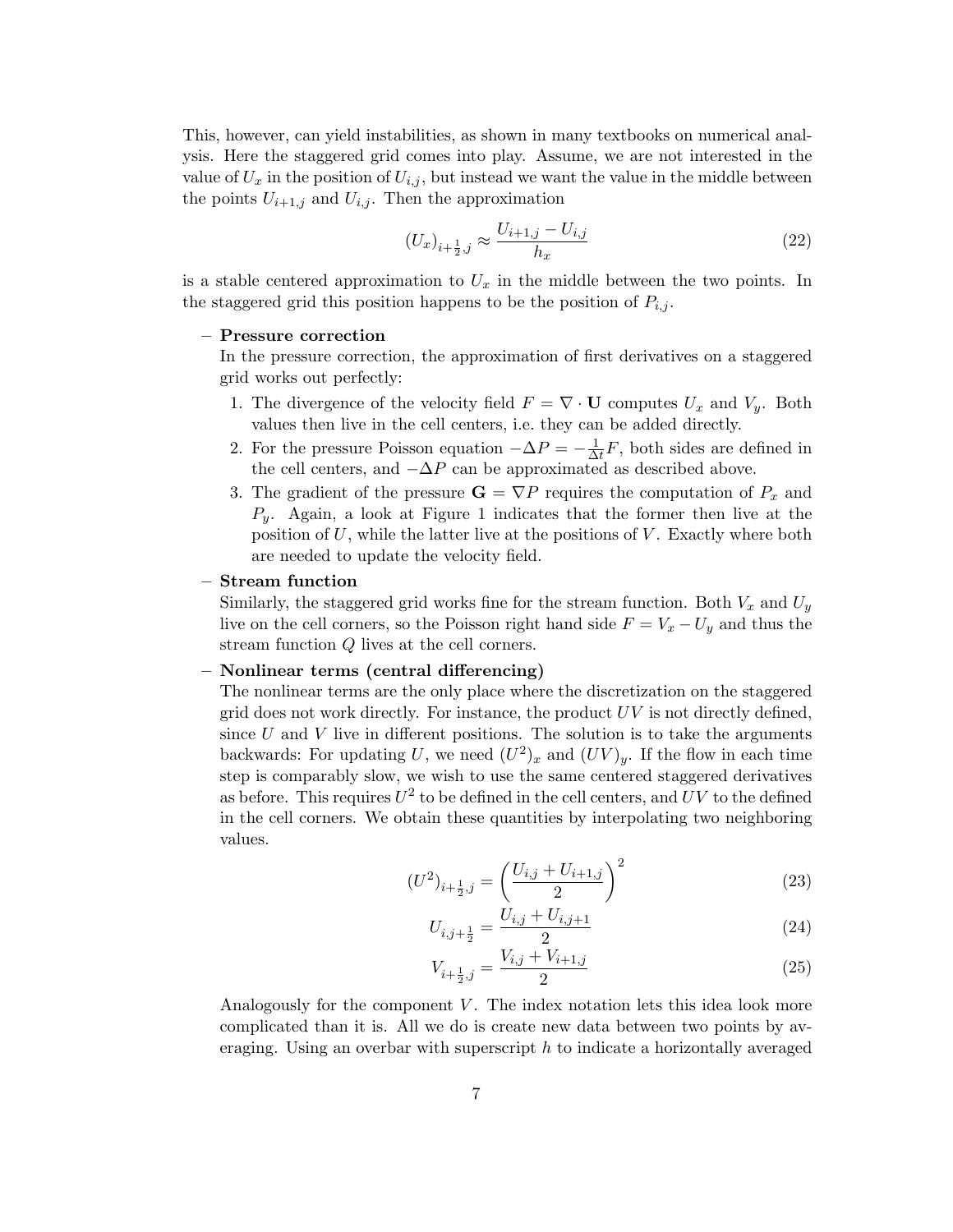quantity, and an overbar with superscript  $v$  to indicate a vertically averaged quantity, we can write the update for the nonlinear terms as

$$
\frac{U^* - U}{\Delta t} = -((\bar{U}^h)^2)_x - (\bar{U}^v \bar{V}^h)_y \tag{26}
$$

$$
\frac{V^* - V}{\Delta t} = -(\bar{U}^v \bar{V}^h)_x - ((\bar{V}^v)^2)_y \tag{27}
$$

## – Nonlinear terms (upwinding)

The above centered differencing is appropriate if quantities are not transported too far in each time step. For faster flows or larger time steps, the discretization shall be closer to an upwinding approach. We implement a smooth transition between centered differencing and upwinding using a parameter  $\gamma \in [0, 1]$ . We define it as

$$
\gamma = \min\left(1.2 \cdot \Delta t \cdot \max\left(\max_{i,j} |U_{i,j}|, \max_{i,j} |V_{i,j}|\right), 1\right) \tag{28}
$$

The value of gamma is the maximum fraction of a cells which information can travel in one time step, multiplied by 1.2, and capped by 1. The factor of 1.2 is taken from the experience that often times tending a bit more towards upwinding can be advantageous for accuracy [3].

The linear combination between centered differencing and upwinding is implemented in the following way. In corresponence to the averaged quantities, we define differenced quantities

$$
(\tilde{U}^h)_{i+\frac{1}{2},j} = \frac{U_{i+1,j} - U_{i,j}}{2} \tag{29}
$$

$$
(\tilde{U}^v)_{i,j+\frac{1}{2}} = \frac{U_{i,j+1} - U_{i,j}}{2}
$$
\n(30)

and analogously for  $\tilde{V}^h$  and  $\tilde{V}^v$ . Using the linear combination, equations (26) and (27) generalize to

$$
\frac{U^* - U}{\Delta t} = -\left( (\bar{U}^h)^2 - \gamma |\bar{U}^h| \tilde{U}^h \right)_x - \left( (\bar{U}^v \bar{V}^h) - \gamma |\bar{V}^h| \tilde{U}^v \right)_y \tag{31}
$$

$$
\frac{V^* - V}{\Delta t} = -\left( (\bar{U}^v \bar{V}^h) - \gamma |\bar{U}^v| \tilde{V}^h \right)_x - \left( (\bar{V}^v)^2 - \gamma |\bar{V}^v| \tilde{V}^v \right)_y \tag{32}
$$

One can check the approximation values, as for instance for the  $U^2$  term:

$$
\left( (\bar{U}^h)^2 - \gamma |\bar{U}^h| \tilde{U}^h \right)_{i + \frac{1}{2}, j} = |\bar{U}^h| \left( |\bar{U}^h| - \gamma \tilde{U}^h \right)_{i + \frac{1}{2}, j} \tag{33}
$$

$$
= \bar{U}^h \begin{cases} \left(\frac{1-\gamma}{2}\right) U_{i+1,j} + \left(\frac{1+\gamma}{2}\right) U_{i,j} & \text{if } \bar{U}^h \ge 0\\ \left(\frac{1+\gamma}{2}\right) U_{i+1,j} + \left(\frac{1-\gamma}{2}\right) U_{i,j} & \text{if } \bar{U}^h < 0 \end{cases}
$$
 (34)

One can easily see that this becomes averaged central differencing for  $\gamma = 0$  and conservative upwinding for  $\gamma = 1$ .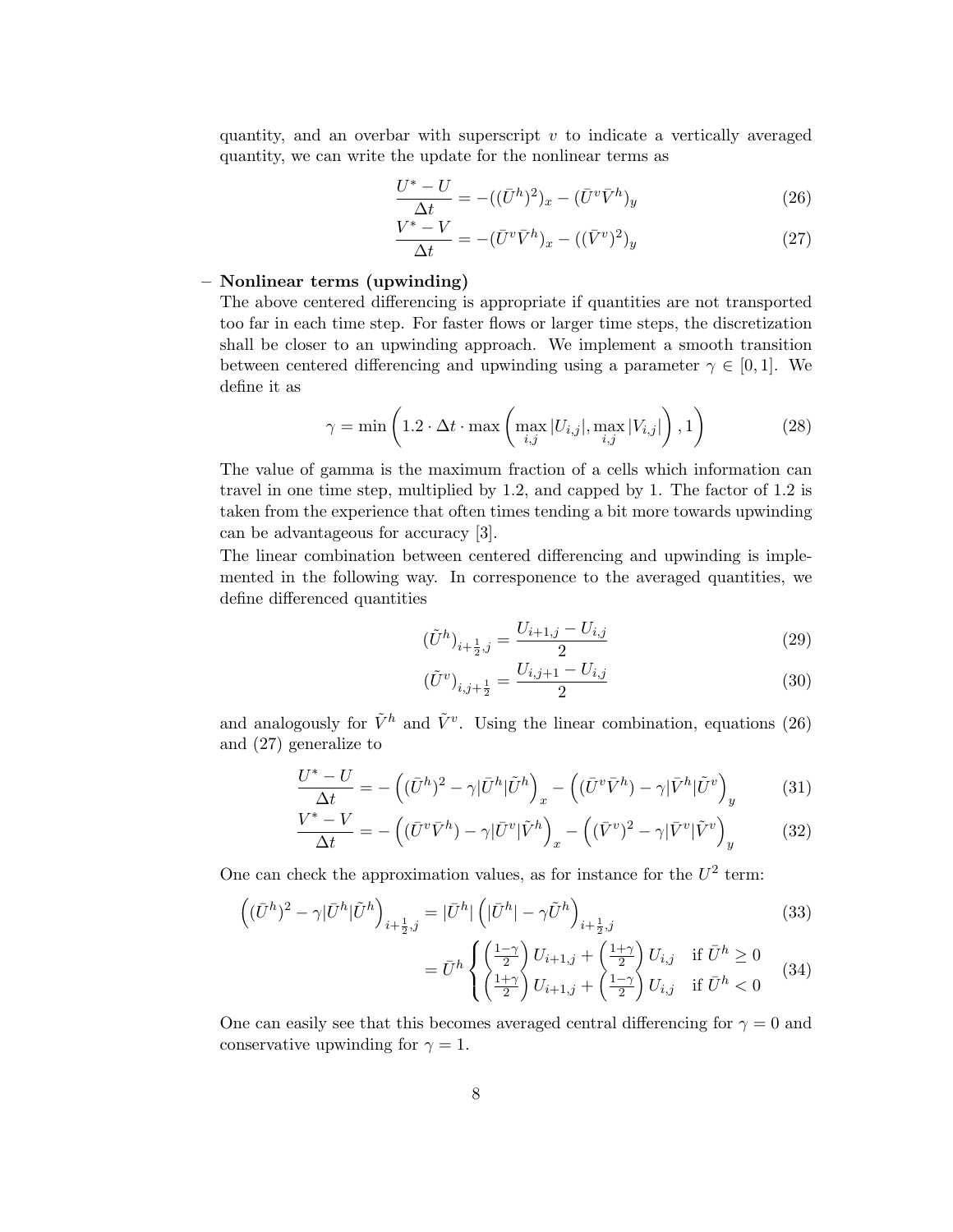#### 5.2 Boundary conditions

In the lid driven cavity problem we provide Dirichlet boundary conditions for  $U$  and  $V$ , and Neumann boundary conditions for P. Applying the correct boundary conditions requires care, since for the staggered grid some points lie on a boundary while others have a boundary between them. At the points that lie on the boundary the value is directly prescribed, such as U at the west and east boundary, and V at the north and south boundary. For U at the north and south boundary and for V at west and east boundary, one has to define a value between two data points. The idea is the same as above: average the values of two points. For instance, the north boundary lies between points with velocity  $U$ . Let the two points below respectively above the boundary be  $U_{i,j}$  and  $U_{i,j+1}$ , and let the prescribed boundary value be  $U_N$ . Then the boundary condition is

$$
\frac{U_{i,j} + U_{i,j+1}}{2} = U_N \quad \Longleftrightarrow \quad U_{i,j} + U_{i,j+1} = 2U_N \tag{35}
$$

Analogously at the south boundary, and for V at the west and east boundary.

The normal derivative  $\frac{\partial P}{\partial n}$  at the boundary is defined using two points which have the boundary in their middle. For instance, at the north boundary, prescribing homogeneous Neumann boundary conditions yields

$$
\frac{P_{i,j+1} - P_{i,j}}{h_y} = 0 \quad \Longleftrightarrow \quad P_{i,j+1} = P_{i,j} \tag{36}
$$

The stream function is defined on cell boundary points. Thus all its boundary points lie on the domain boundary. We prescibe homogeneous Dirichlet boundary conditions, which can be prescribed directly.

# 6 Solving the Linear Systems

The pressure correction and the implicit discretization of the viscosity terms requires linear systems to be solved in every time step. Additionally, the computation of the stream function requires another system to be solved whenever the data is plotted. Since neither geometry nor discretization change with time, the corresponding system matrices remain the same in every step. This means that all matrices can be constructed in an initialization step. Of course, one would would even wish to compute the inverse matrices in an initialization step, but even for medium grid resolutions these could not be saved, since they are full matrices. Of the many possible approaches to do at least some work in the initialization, we propose the following three:

- Use Fourier methods based on the fast Fourier transform in the solution step. Initialize memory and constants in the setup phase.
- Compute good preconditioners in the setup phase. Candidates are ILU or multigrid. Save the preconditioners as sparse matrices and use them in the solution phase.
- Use elimination with reordering to compute the inverse matrices exactly, but in a comparably sparse format.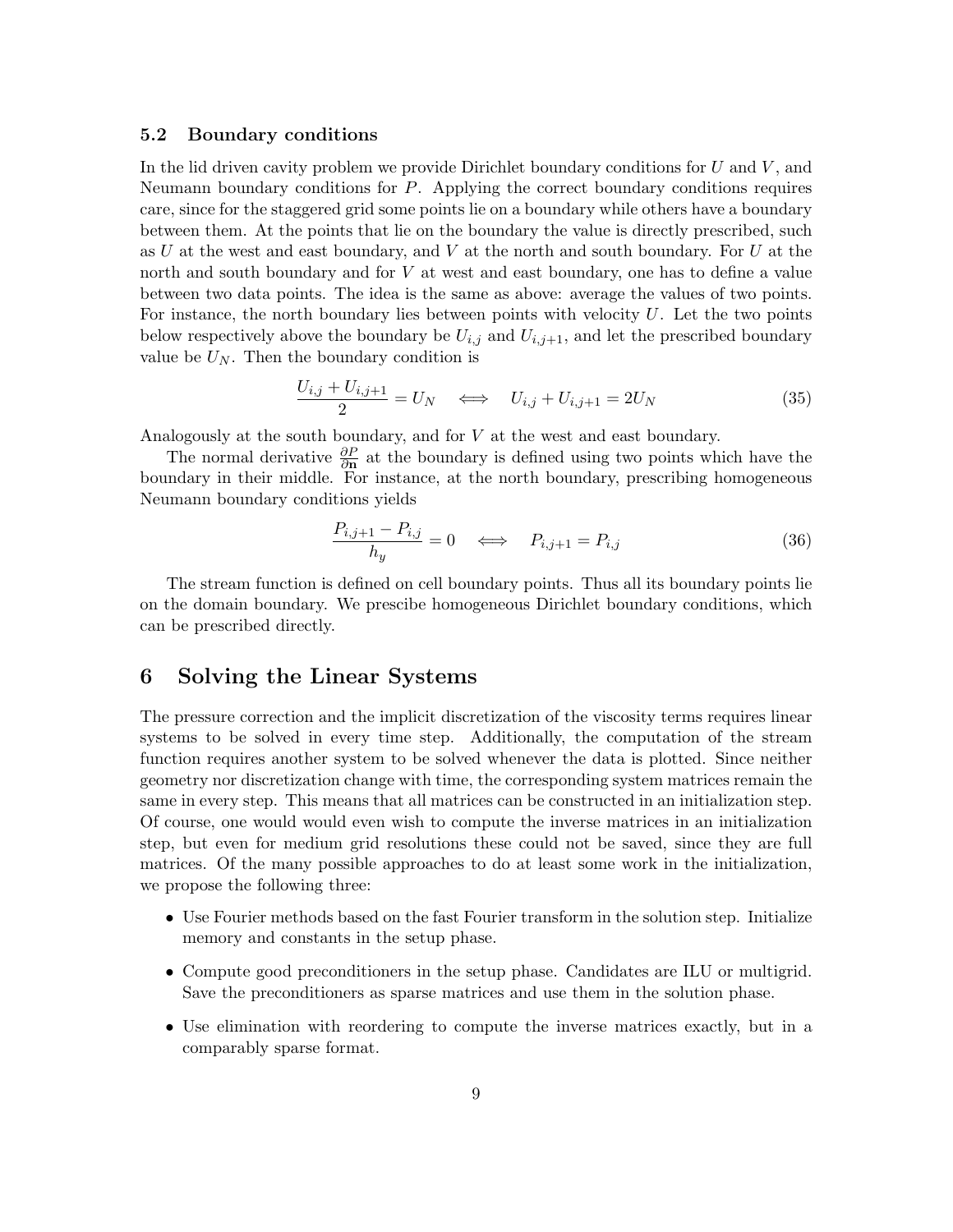In the code the third approach is implemented. Since the matrices are symmetric positive definite, the sparse Cholesky decomposition can be used.

# 7 Implementation in Matlab

We take advantage of the Matlab data structures and save the field quantities as matrices. Each quantity is stored without boundary points, yielding matrices of the following sizes.

| quantity | matrix size                  |  |
|----------|------------------------------|--|
|          | $(n_x - 1) \times (n_y + 1)$ |  |
|          | $(n_x + 1) \times (n_y - 1)$ |  |
|          | $n_x \times n_y$             |  |
|          | $(n_x-1)\times(n_y)$         |  |

In solving for P and Q, as well as for the viscosity part for U and V, the boundary conditions are brought to the right hand side. The only time boundary values are used explicitly is when evaluating the nonlinear terms. Here, we extend the matrices  $U$  and  $V$  to matrices containing also the boundary points.

#### 7.1 Updates in matrix form

Approximating derivatives can be done in matrix form using the command diff. If P is a matrix of values living in the cell centers (size  $n_x \times n_y$ ), then diff(P)/hx yields a matrix approximating  $P_x$  (size  $(n_x - 1) \times n_y$ ) whose values live on the vertical cell edges. Analogously, diff(P')'/hy yields a matrix approximating  $P_y$  (size  $n_x \times (n_y - 1)$ ) whose values live on the horizontal cell edges. Similarly, we define the function avg, which averages in the horizontal direction, i.e.  $avg(P)$  yields an  $(n_x - 1) \times n_y$  matrix whose values are horizontally averaged, and  $\arg(P')'$  yields an  $n_x \times (n_y-1)$  matrix whose values are vertically averaged. Using diff and avg, we can write the updating steps as follows:

#### • Treat nonlinear terms

First we extend the velocity matrices by rows and columns of boundary points.

```
Ue = [uW;U;uE]; Ue = [2*uS'-Ue(:,1) Ue 2*uN'-Ue(:,end)];
Ve = [vS' V vN']; Ve = [2*vW-Ve(1,:);Ve;2*vE-Ve(end,:)];
```
The boundary points which fall onto a boundary are concatenated directly. The values of the boundary points half a meshsize outside of the boundary are computed using relation (35). These extended matrices  $U^e$  and  $V^e$  are used to proceed further. Compute  $(UV)_x$  and  $(UV)_y$  by averaging U vertically and V horizontally, and using the transition parameter  $\gamma$ :

```
Ua = avg(Ue'); Ud = diff(Ue')/2;
Va = avg(Ve); Vd = diff(Ve)/2;
UVx = diff(Ua.*Va-gamma*abs(Ua).*Vd)/hx;
UVy = diff((Ua.*Va-gamma*Ud.*abs(Va))')'/hy;
```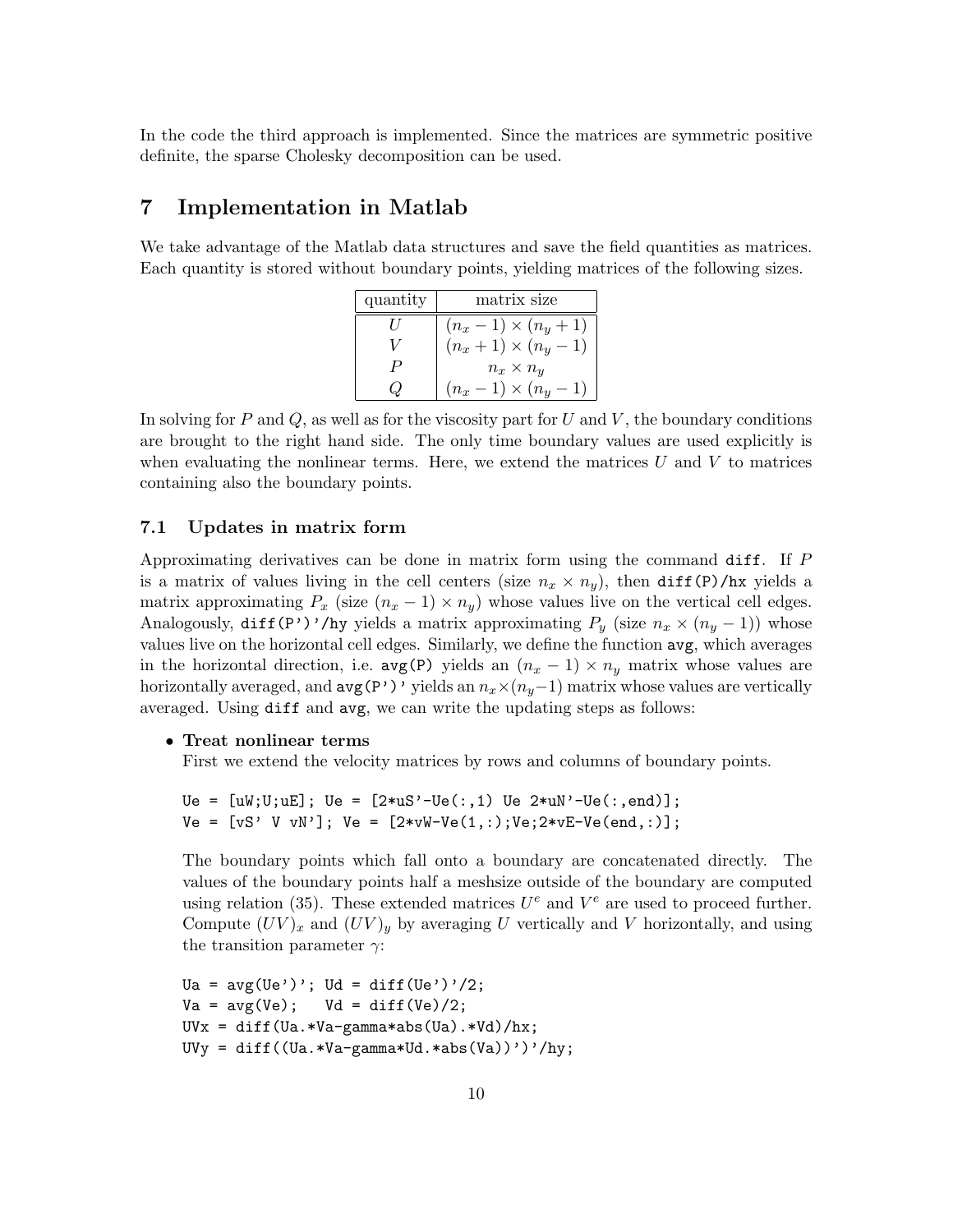Compute  $(U^2)_x$  and  $(V^2)_y$  by averaging U horizontally and V vertically:

```
Ua = avg(Ve(:,2:end-1)); Ud = diff(Ve(:,2:end-1))/2;Va = avg(Ve(2:end-1,:)'); Vd = diff(Ve(2:end-1,:)')'/2;U2x = diff(Ua.^2-gamma*abs(Ua).*Ud)/hx;V2y = diff((Va.^2-gamma*abs(Va).*Vd)')'/hy;
```
Update values of interior points:

 $U = U-dt*(UVy(2:end-1,:)+U2x);$  $V = V - dt * (UVx(:,2:end-1)+V2y);$ 

# • Pressure correction

Compute divergence of the velocity field  $\nabla \cdot \mathbf{U}$ :

diff( $U($ :,2:end-1))/hx+diff( $V(2:end-1,')'$ )'/hy

Update values of interior points by  $-\nabla P$ :

 $U(2:end-1,2:end-1) = U(2:end-1,2:end-1)-diff(P)/hx;$  $V(2:end-1, 2:end-1) = V(2:end-1, 2:end-1) - diff(P')'/hy;$ 

#### • Stream function

Compute curl of the velocity field  $\nabla \times \mathbf{U}$ :

 $diff(U')'/hy-diff(V)/hx$ 

### 7.2 Linear Solves

To access the field quantities by a linear combination we transform them into a long column vector using the command reshape. Multiplying a large sparse block matrix from the left yields the desired linear combination. Afterward the column vector is reshaped back into the appropriate matrix size. These steps are done whenever linear systems are solved:

• Implicit viscosity

Consider interior points only. Add appropriate boundary values (for implicit viscosity step). Reshape. Solve linear system. Reshape and update interior points:

 $r$ hs = reshape( $U(2:end-1,2:end-1)+Ubc$ ,  $[$ ], 1);  $u(\text{peru}) = Ru(\text{Rut}\r{h}(\text{peru}));$  $U(2:end-1, 2:end-1) = reshape(u, nx-1, ny);$ 

#### • Pressure correction

Compute right hand side in matrix form. Reshape. Solve linear system. Reshape back and update interior points: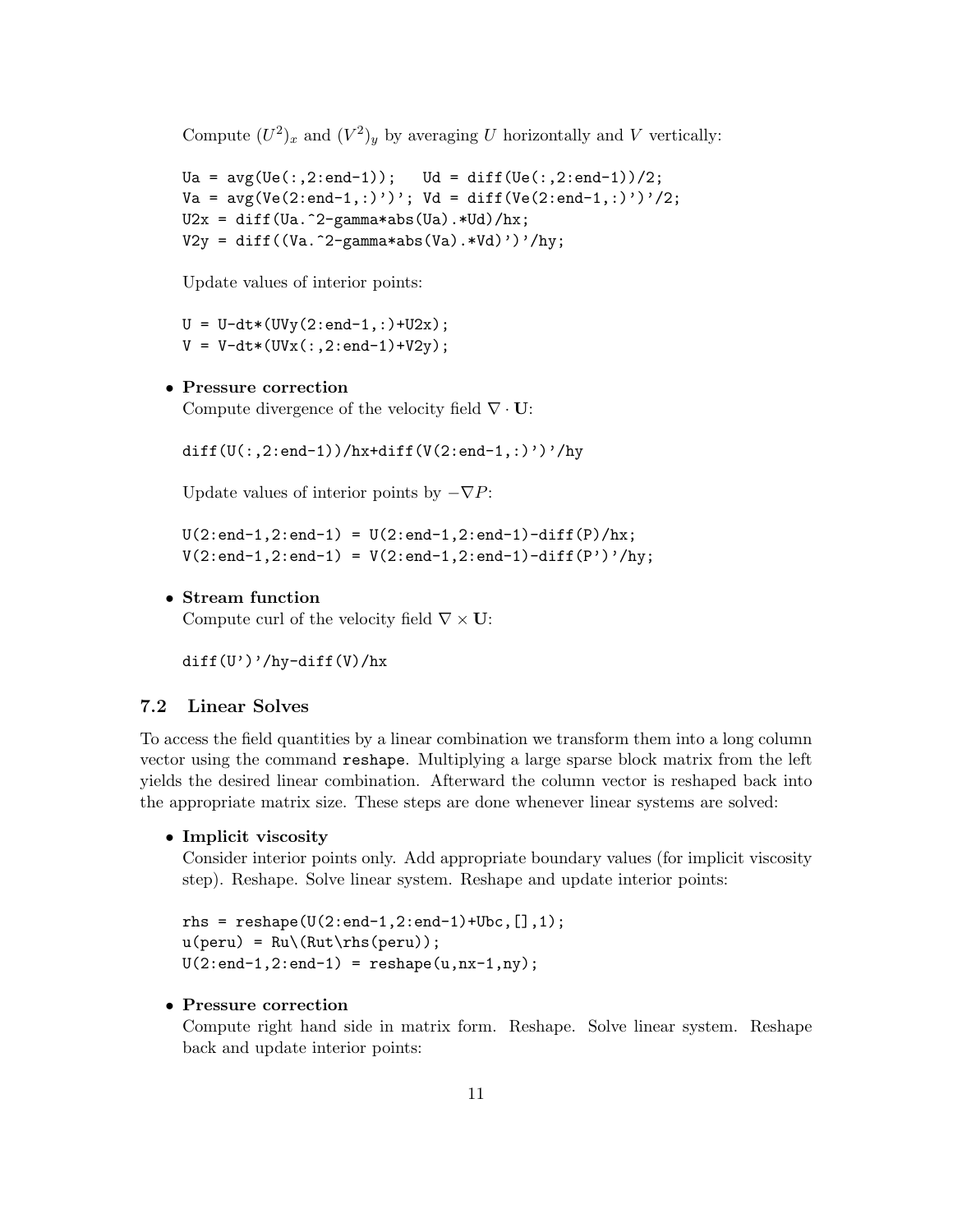```
rhs = reshape(diff(U(:,2:end-1))/hx+diff(V(2:end-1,:)')'/hy,[],1);
p(\text{perp}) = -Rp \(Rpt \rhspace{perp});
P = reshape(p,nx,ny);
U(2:end-1, 2:end-1) = U(2:end-1, 2:end-1) - diff(P)/hx;V(2:end-1,2:end-1) = V(2:end-1,2:end-1)-diff(P')'/hy;
```
### • Stream function

Compute right hand side in matrix form. Reshape. Solve linear system. Reshape back:

```
rhs = reshape(diff(U')'/hy-diff(V)/hx, [], 1);
q(\text{perq}) = \text{Rq}(\text{Rqt}\rhspace{0.1cm}(\text{perq}));
Q = zeros(nx+1, ny+1);Q(2:end-1, 2:end-1) = reshape(q, nx-1, ny-1);
```
For visualization purposes, the homogeneous Dirichlet boundary points are included in the matrix Q.

#### 7.3 System matrices

The Laplace operator with appropriate boundary conditions is discretized in the system matrices Lp, Lu, Lv and Lq. The matrices act on the corresponding field quantities  $P, U, V$ and Q, all in column vector shape. Since we use the sparse Cholesky presolve step, solving the system may look cumbersome. It is not. In principle (yet not efficient), the pressure correction could be computed as simple as

 $p = Lp\trh s;$ 

All information required is contained in the four matrices themselves. They are constructed in the initialization step. Since the unknowns are reshaped into a long column vector row by row, we can construct the block matrices using the kron command: Let K1x be a tridiagonal matrix approximating  $-\frac{\partial^2}{\partial x^2}$ , and K1y a matrix approximating  $-\frac{\partial^2}{\partial y^2}$ , both in one space dimension. Then the two dimensional Laplace matrix, approximating  $-\frac{\partial^2}{\partial x^2} - \frac{\partial^2}{\partial y^2}$  is obtained by

kron(speye(ny),K1x)+kron(K1y,speye(nx))

This is it. Only care has to be taken to use the correct boundary conditions in the 1d matrices. We provide the function K1 which generates the matrix

$$
K_1 = \frac{1}{h^2} \begin{pmatrix} a_{11} & -1 & & & \\ -1 & 2 & -1 & & \\ & \ddots & \ddots & \ddots & \\ & & -1 & 2 & -1 \\ & & & -1 & a_{11} \end{pmatrix}
$$
 (37)

The choice of the parameter  $a_{11}$  allows three kinds of boundary conditions, all of which can be derived by inserting the boundary relations into a three point Laplace stencil: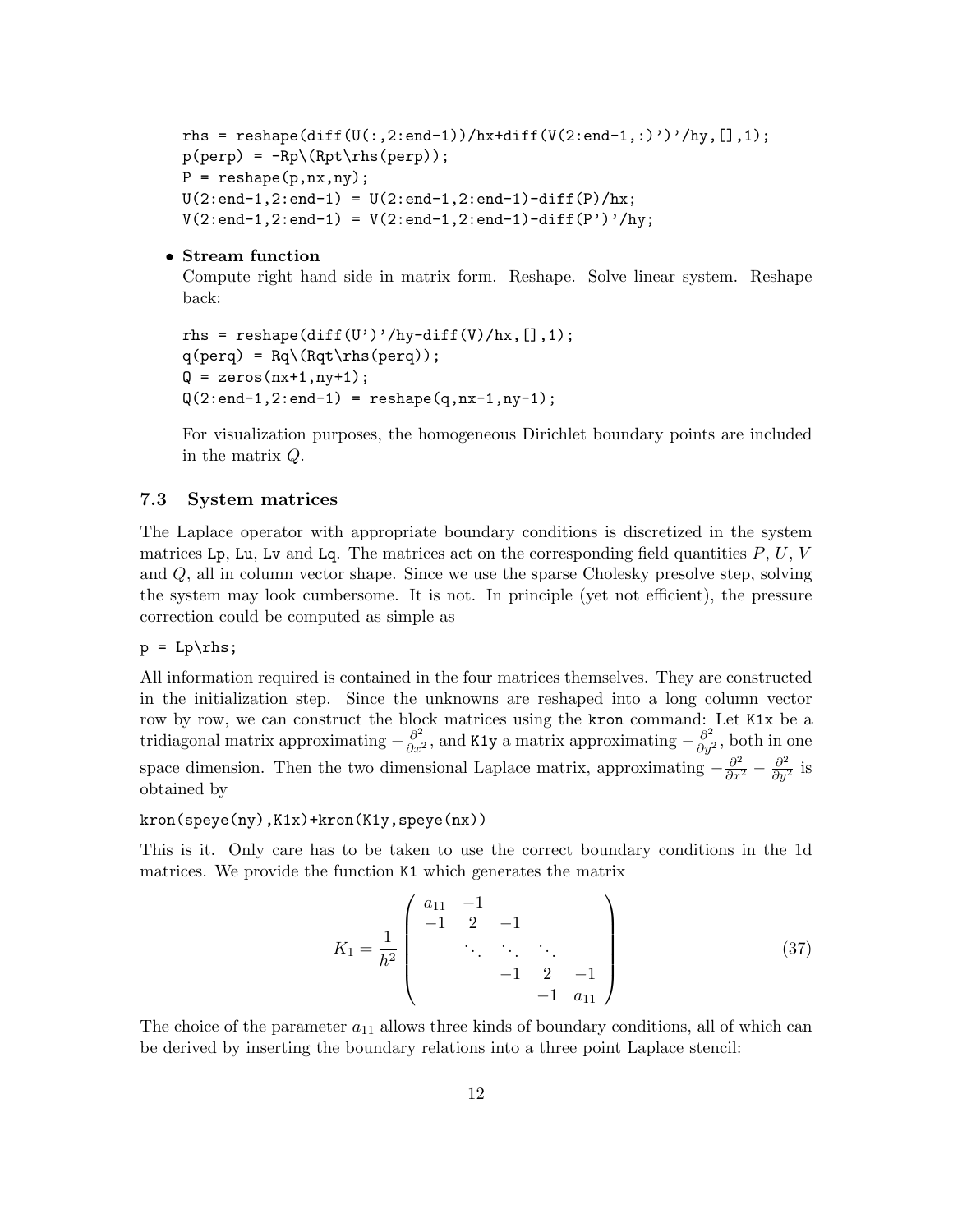| $a_{11}$ | type of boundary condition                |  |
|----------|-------------------------------------------|--|
|          | Neumann                                   |  |
|          | Dirichlet for point on the boundary       |  |
| 3        | Dirichlet for boundary between two points |  |

This leaves us with one small detail: We prescribe Neumann boundary conditions for P. Hence, the matrix Lp is of corank 1. Its nullspace is  $N(\text{Lp}) = \text{span}(\vec{e})$ , where  $\vec{e} = (1, \ldots, 1)^T$ . Since Lp is symmetric, its range is  $R(Lp) = \{\vec{b} : \vec{e}^T \vec{b} = 0\}$ . The right hand side is in the range of Lp by construction of the projection step. In order to perform a Cholesky factorization, we modify Lp so that it becomes a regular matrix, while still yielding a correct solution for the pressure. This is achieved by adding 1 to the last entry. The proof is as follows.

Let  $\vec{w} = (0, \ldots, 0, 1)^T$ . Thus  $\vec{w}\vec{w}^T$  is a matrix with its only nonzero entry being a 1 in the last position. Let A be the Neumann-Poisson matrix, i.e.  $A\vec{e} = 0$ . The new modified Poisson matrix is  $B = A + \vec{w}\vec{w}^T$ . Let  $\vec{u}$  be an arbitrary vector. Then

$$
B\vec{u} = \underbrace{A\vec{u}}_{\perp \vec{e}} + (\vec{w}^T \vec{u}) \underbrace{\vec{w}}_{\neq \vec{e}}.
$$
 (38)

This sum can only equal 0 if  $\vec{u} = 0$ . Hence B has full rank. It remains to show that for any right hand side  $\vec{b}$ , which is admissible (i.e.  $\vec{b} \perp \vec{e}$ ), the solution to  $B\vec{u} = \vec{b}$  satisfies  $A\vec{u} = \vec{b}$ . First note that due to (38), we have  $B^{-1} \vec{w} = \vec{e}$ . Hence, we get

$$
AB^{-1} = (B - \vec{w}\vec{w}^T)B^{-1} = I - \vec{w}\vec{w}^T B^{-1} = I - \vec{w}\vec{e}^T,
$$

and consequently  $AB^{-1}\vec{b} = \vec{b}$ .

### 7.4 Presolve with sparse Cholesky

Instead of solving the full system

$$
p = Lp\rhspace{0.04cm}\rthinspace s;
$$

in each time step, we compute a Cholesky matrix in an initialization step. A plain Cholesky matrix would have many nonzero entries. We use a reordering of the unknowns to minimize the amount of fill-in due to elimination steps. A good permutation of the unknown with respect to elimination for symmetric matrices is obtained by the command symamd. The index permutation is stored in a permutation vector. The Cholesky decomposition of the reordered (rows and columns) system matrix is computed. Finally, to prevent Matlab from allocating memory in the solution phase we store also the transposed Cholesky matrix to gain extra speed.

 $perp = symamd(Lp)$ ;  $Rp = chol(Lp(perp,perp));$  $Rpt = Rp$ ;

In the solution step, the system is solved by a backward and a forward solution step, applied to the reordered right hand side. The inverse reordering is obtained by applying the permutation vector to the left hand side:

 $p(\text{perp}) = -Rp \(Rpt \rhspace{perp})$ ;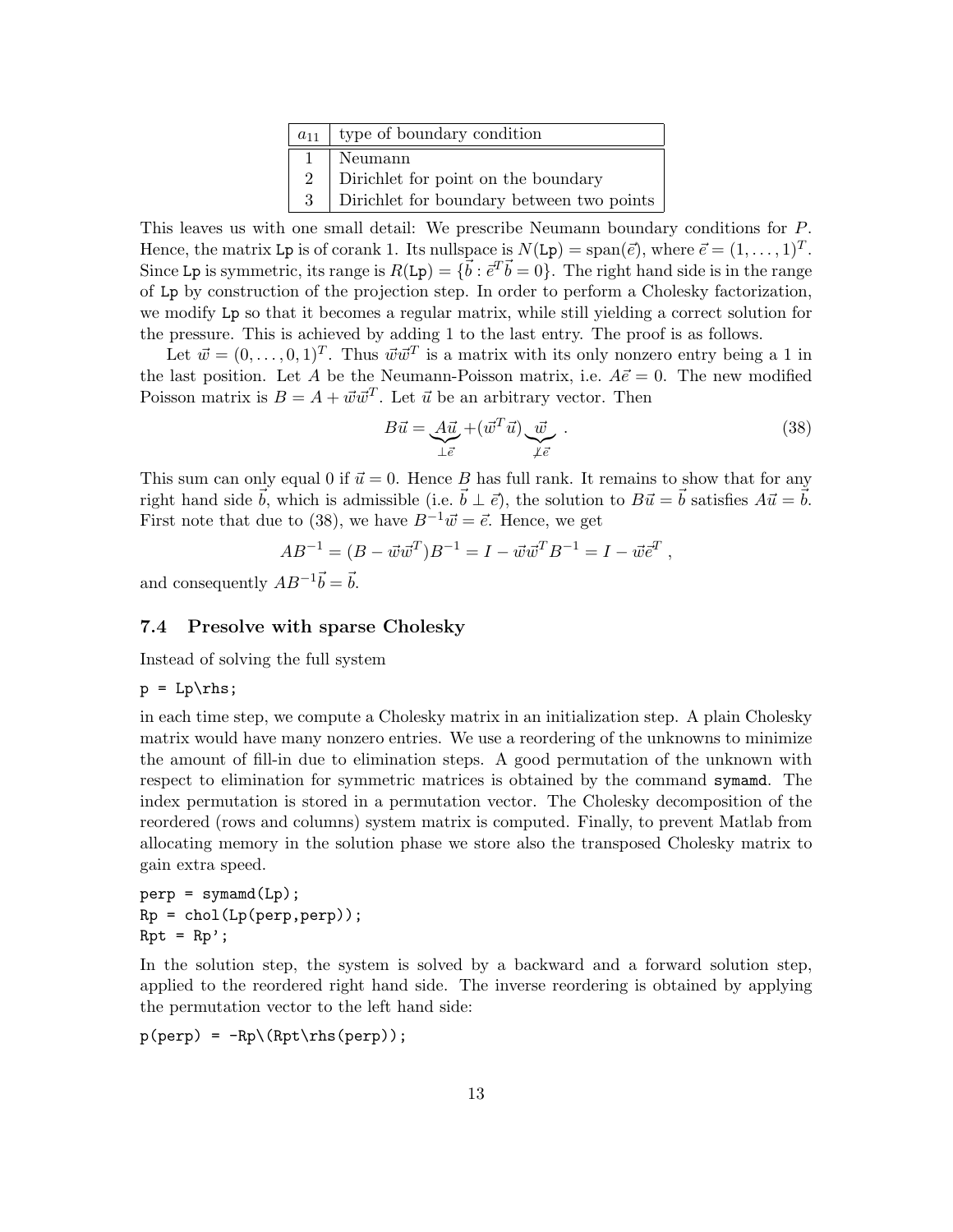# 8 Matlab Code

The code can be downloaded from http://www-math.mit.edu/18086 and http://www-math.mit.edu/cse

```
function mit18086_navierstokes
```

```
%MIT18086_NAVIERSTOKES
% Solves the incompressible Navier-Stokes equations in a
    rectangular domain with prescribed velocities along the
% boundary. The solution method is finite differencing on
% a staggered grid with implicit diffusion and a Chorin
% projection method for the pressure.
% Visualization is done by a colormap-isoline plot for
% pressure and normalized quiver and streamline plot for
% the velocity field.
% The standard setup solves a lid driven cavity problem.
% 07/2007 by Benjamin Seibold
% http://www-math.mit.edu/~seibold/
% Feel free to modify for teaching and learning.
%-----------------------------------------------------------------------
Re = 1e2; % Reynolds number
dt = 1e-2; % time step
tf = 4e-0; % final time
lx = 1; % width of box
ly = 1; % height of box
nx = 90; % number of x-gridpoints
ny = 90; % number of y-gridpoints
nsteps = 10; % number of steps with graphic output
%-----------------------------------------------------------------------
nt = ceil(tf/dt); dt = tf/nt;x = 1inspace(0,1x,nx+1); hx = 1x/nx;
y = 1inspace(0,1y,ny+1); hy = 1y/ny;
[X, Y] = meshgrid(y, x);%-----------------------------------------------------------------------
% initial conditions
U = zeros(nx-1,ny); V = zeros(nx,ny-1);% boundary conditions
uN = x*0+1; vN = avg(x)*0;
uS = x*0; vS = avg(x)*0;
uW = avg(y)*0; vW = y*0;
uE = avg(y)*0; vE = y*0;
%-----------------------------------------------------------------------
Ubc = dt/Re*([2*uS(2:end-1)' zeros(nx-1,ny-2) 2*uN(2:end-1)']/hx^2+...[uW;zeros(nx-3,ny);uE]/hy^2);Vbc = dt/Re*( [vS' zeros(nx,ny-3) vN']/hx^2+...[2*vw(2:end-1);zeros(nx-2,ny-1);2*vE(2:end-1)]/hy^2);fprintf('initialization')
Lp = kron(speye(ny), K1(nx,hx,1))+kron(K1(ny,hy,1), speye(nx));Lp(1,1) = 3/2 * Lp(1,1);perp = symamd(Lp); Rp = chol(Lp(perp,perp)); Rpt = Rp;
Lu = spec((nx-1)*ny)+dt/Re*(kron(speye(ny),K1(nx-1,hx,2))+...kron(K1(ny,hy,3),spec(nx-1)));
peru = symamd(Lu); Ru = chol(Lu(peru,peru)); Rut = Ru';
```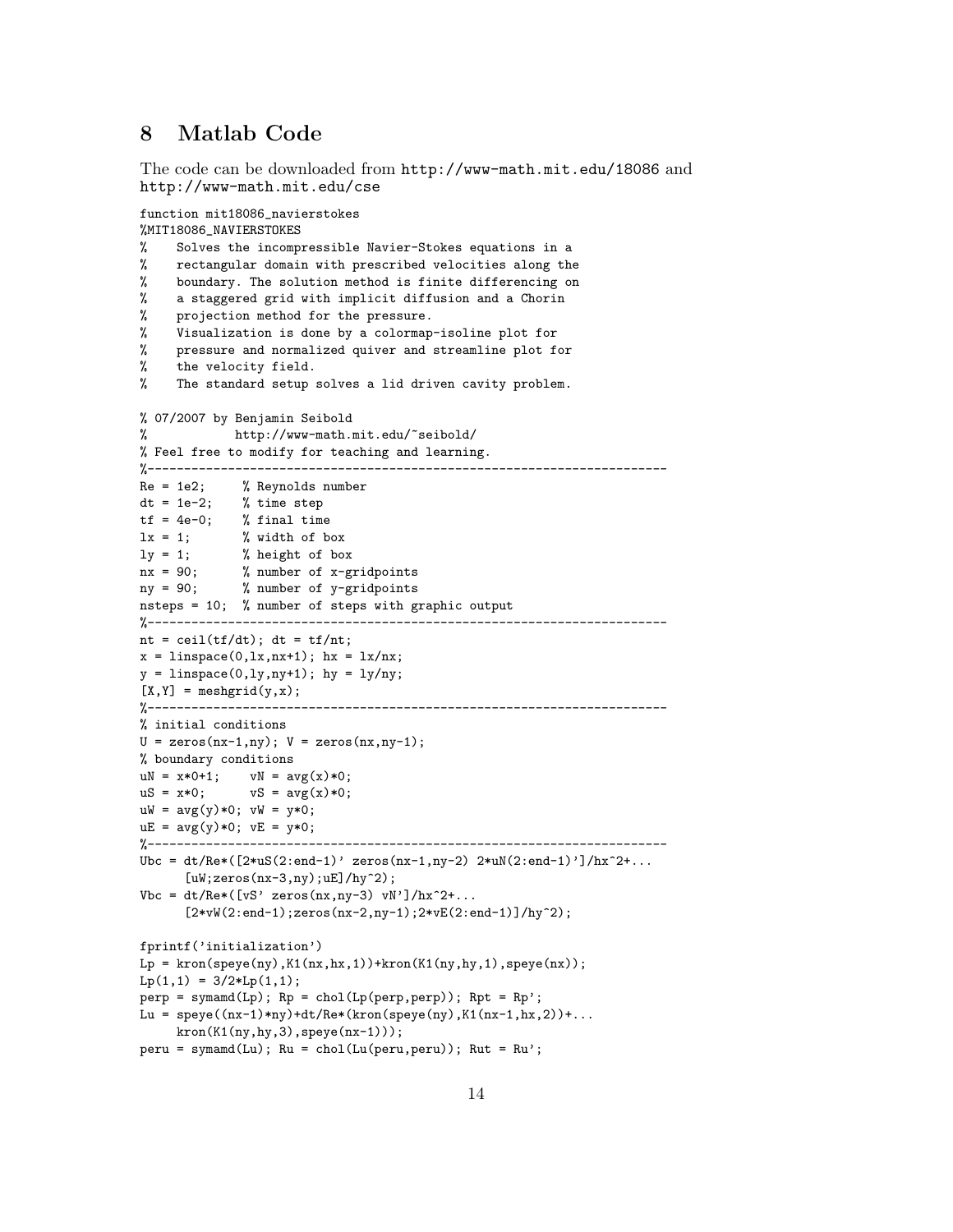```
Lv = spec(nx*(ny-1))+dt/Re*(kron(speye(ny-1),K1(nx,hx,3))+...kron(K1(ny-1,hy,2),speye(nx)));
perv = symamd(Lv); Rv = chol(Lv(perv, perv)); Rvt = RV';Lq = kron(speye(ny-1), K1(nx-1,hx,2)) + kron(K1(ny-1,hy,2), speye(nx-1));perq = symamd(Lq); Rq = chol(Lq(perq,perq)); Rqt = Rq';
fprintf(', time loop\n--20%%--40%%--60%%--80%%-100%%\n')
for k = 1:nt% treat nonlinear terms
   gamma = min(1.2*dt*max(max(max(abs(U)))/hx,max(max(abs(V)))/hy),1);Ue = [uW;U;uE]; Ue = [2*uS'-Ue(:,1) Ue 2*uW'-Ue(:,end)];
   Ve = [vS' V vN']; Ve = [2*vW-Ve(1,:);Ve;2*vE-Ve(end,:)];
   Ua = avg(Ue'); Ud = diff(Ue')/2;
   Va = avg(Ve); Vd = diff(Ve)/2;UVx = diff(Ua.*Va-gamma*abs(Ua).*Vd)/hx;
   UVy = diff((Ua.*Va-gamma*Ud.*abs(Va))')'/hy;
   Ua = avg(Ve(:,2:end-1)); Ud = diff(Ve(:,2:end-1))/2;Va = avg(Ve(2:end-1,:)'); Vd = diff(Ve(2:end-1,:)')'/2;U2x = diff(Ua.^2-gamma*abs(Ua).*Ud)/hx;V2y = diff((Va.^2-gamma*abs(Va).*Vd)')'/hy;U = U-dt*(UVy(2:end-1,:)+U2x);V = V - dt * (UVx(:,2:end-1)+V2y);% implicit viscosity
   rhs = reshape(U+Ubc, [], 1);
   u(\text{peru}) = Ru(\text{Rut}\rhs(\text{peru}));U = reshape(u, nx-1, ny);
   rhs = reshape(V+Vbc,[],1);
   v(\text{perv}) = Rv(\text{Rvt}\rhs(\text{perv}));V = \text{reshape}(v, nx, ny-1);% pressure correction
   rhs = reshape(diff([uW;U;uE])/hx+diff([vS' V vN']')'/hy,[],1);
   p(\text{perp}) = -Rp \(Rpt \rhspace{perp});
   P = reshape(p, nx, ny);
   U = U-diff(P)/hx;V = V-diff(P')'/hy;% visualization
   if floor(25*k/nt) > floor(25*(k-1)/nt), fprint('.''), end
   if k==1|floor(nsteps*k/nt)>floor(nsteps*(k-1)/nt)
      % stream function
      rhs = reshape(diff(U')'/hy-diff(V)/hx,[],1);
      q(perq) = Rq \(Rqt \rhspace{0.1cm}rls(perq));Q = zeros(nx+1, ny+1);Q(2:end-1, 2:end-1) = reshape(q, nx-1, ny-1);
      clf, contourf(avg(x), avg(y), P', 20, 'w-'), hold on
      contour(x,y,Q',20,'k-');
      Ue = [uS' \text{avg}([uW;U;uE]')' uN'];
      Ve = [vW; avg([vS' V vN')]); vE];Len = sqrt(Ue.^2+Ve.^2+eps);quiver(x,y,(Ue./Len)', (Ve./Len)', .4, 'k-')hold off, axis equal, axis([0 lx 0 ly])
      p = sort(p); caxis(p([8 \text{ end}-7]))
```